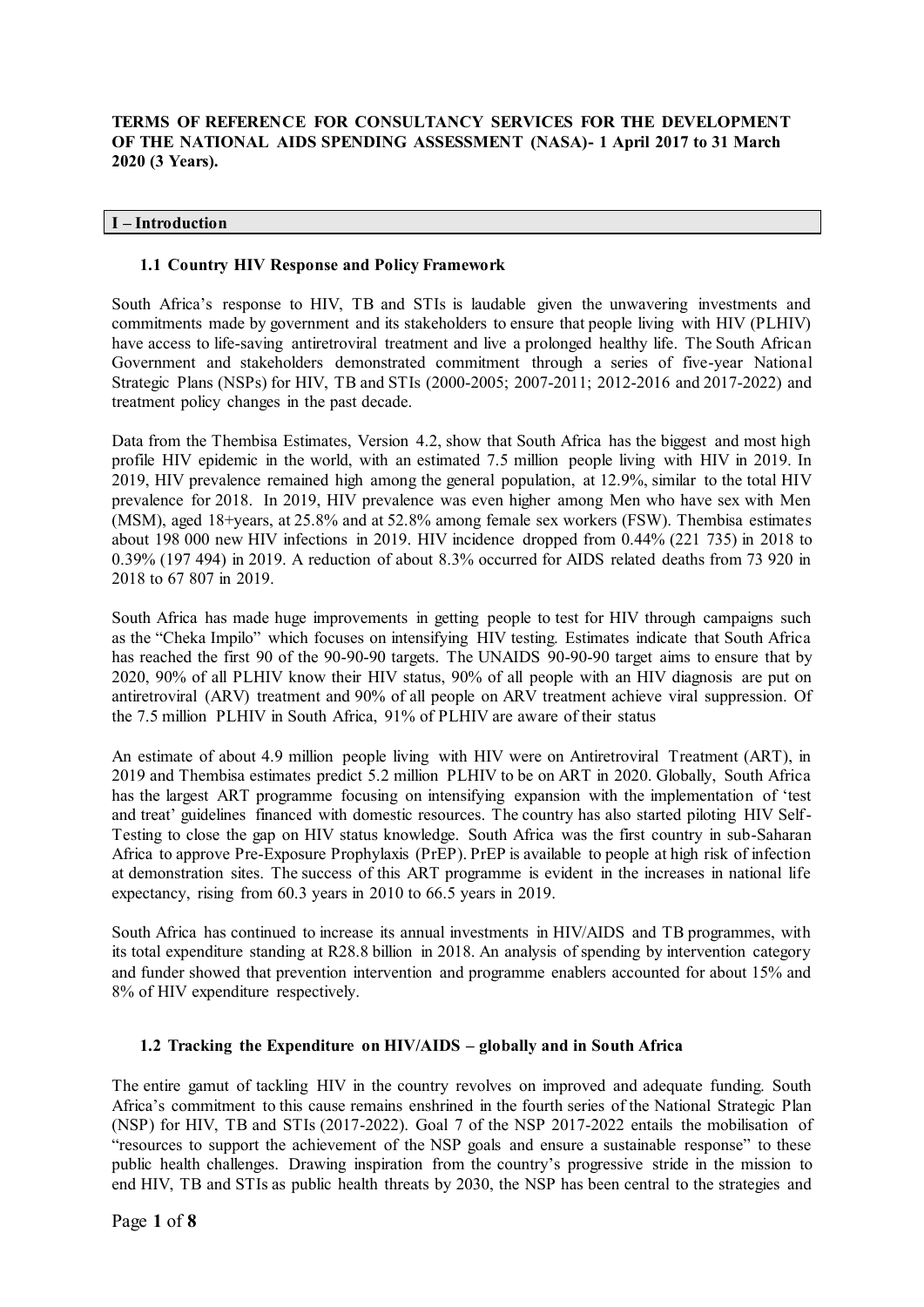frameworks within government departments, national, provincial, municipal and other stakeholders' interventions. Other policy frameworks that give support to this commitment are the National Development Plan (NDP) 2030 which envisions a health system that works for everyone, with a sharp reduction in the country's disease burden; and the 2017/18 Medium Term Expenditure Framework (MTEF), within which budgetary allocations to pursue these goals are structured, amongst others. All of these focus towards dealing with the pursuit of adequate investment in HIV, especially investments in treatment, prevention and addressing social enablers

The first NASA in South Africa tracked AIDS spending for a period of two years. The analysis provided a snapshot of funding needs and gaps for HIV and TB for the period 2013/14 to 2015/15 with data available as of July 2013.

SANAC has continued to make significant strides towards achieving its mandate, which entails coordinating programmes and interventions around HIV/AIDS across the various sectors and provinces in the country. The SANAC Trust has intensified its efforts to harmonise funding strategies designed to respond to the HIV/AIDS pandemic in South Africa. One of such effort is the development of the South African Country Coordination Mechanism (CCM) (under the Global Fund), which is made up of partnerships of key players in the country's HIV response. South Africa has done commendably well in its HIV funding programme, both in terms of its domestic allocation and donor support from international funders. However, there is need for strides to ensure adequate funding towards the response. The NSP 2017-2022 estimated that R207 billion will be required to implement national strategies regarding HIV/AIDS, STIs and TB, amongst others, over the duration of the NSP. The cost for this implementation is estimated to rise from R35.1 billion in 2017/18 to R45.7 billion in 2021/2022 for the country.

# **1.3 The National AIDS Spending Assessment (NASA) overview**

The NASA is a comprehensive and systematic methodology to track the flow of resources for the AIDS response from the source through the different agents to the beneficiaries. The NASA resource-tracking algorithm describes financial flows and expenditures using the same categories in the global resource needs estimation. The NASA serves as a core-tracking framework without substituting for other methods and tools already in use. The NASA framework aligns with globally accepted standardized methods and definitions, that are compatible with, but more disaggregated than, the National Health Accounts (NHA) – now called System of Health Accounts (SHA).

NASA can therefore generate useful evidence to assist with the planning and financing of HIV services and can be used to measure the potential financial gap and thus to mobilize for additional resources. It is a very powerful tool for policy makers and all actors involved in the HIV/AIDS response, including governments, donors, persons affected by HIV and civil society more broadly. In countries with the successful implementation of NASA, useful insights on the extent of harmonization and alignment of the resource envelope to the programmatic priorities are evident. This is particularly important when there is potential threat on future HIV funding by competing global priorities and the economic down turn while expectations to achieve more remain high.

## **1.4 Lead / Coordinating Agency**

The South African National AIDS Council (SANAC) Secretariat will lead and convene partners for the NASA. Partners include the Treasury, Departments of Health, Education and Social Development. Other partners will include Non-governmental Organizations (NGOs), South African Business Coalition on HIV (SABCOHA), UNAIDS and the UN agencies and programmes in the UN Joint Team on HIV and AIDS, PEPFAR and Global Fund. The SANAC Secretariat will also spearhead/coordinate the development of the NASA by specifically undertaking the following key roles:

Oversee the process of the NASA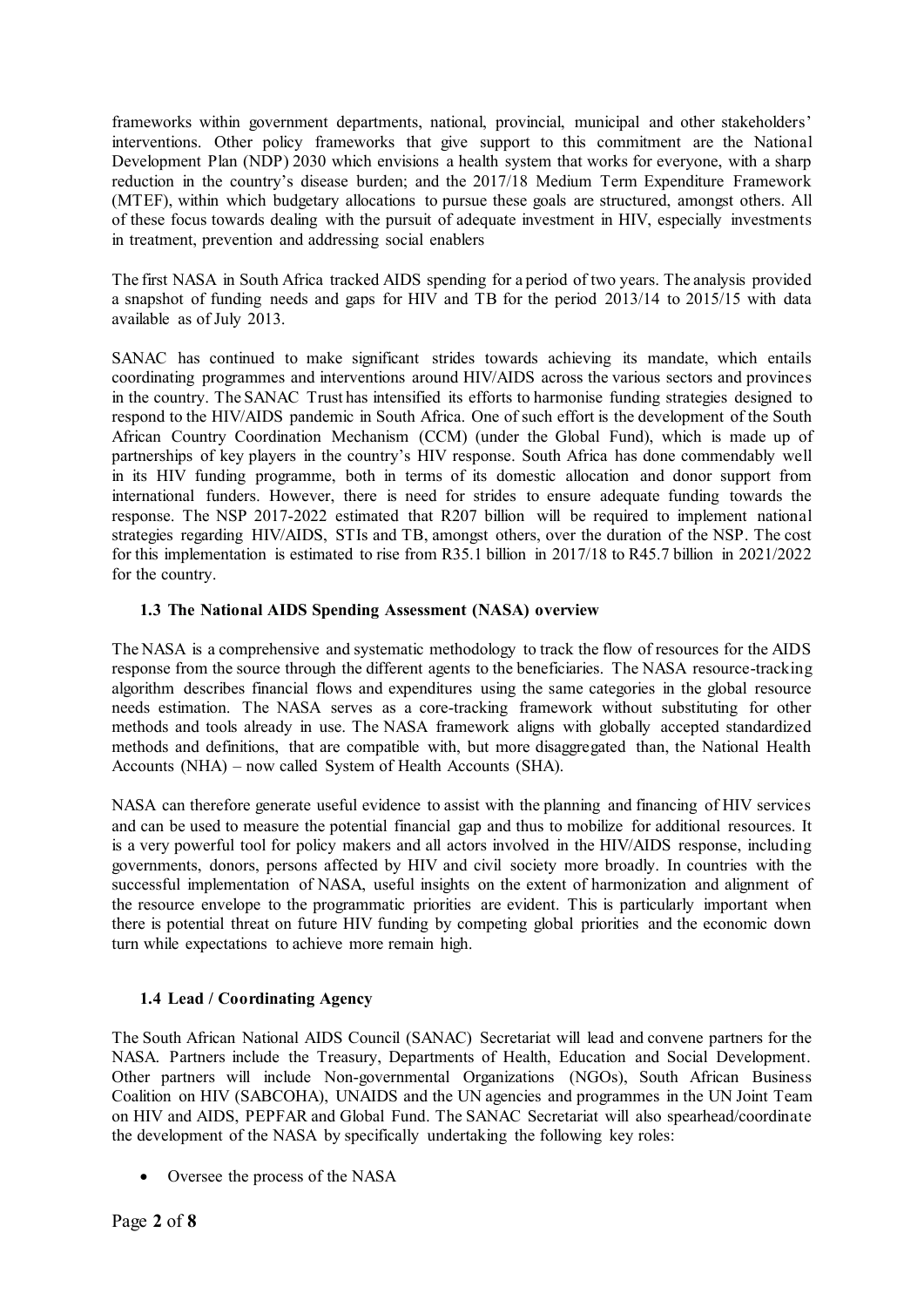- Prepare and sign a Memorandum of understanding between Secretariat, and the key participating agencies
- Establish a NASA functional coordination framework and structures
- Set up a NASA task team, steering committee to provide oversight of the resource tracking
- Organize monthly meetings as part of routine management of the NASA processes
- Mobilize technical and financial resources to support implementation and sustainability of the NASA.
- Ensure that NASA is ultimately incorporated into the national M&E system

The appointed consultant/consultancy firm will lead the fieldwork, data collection, verification and cleaning processes, in an effort to ensure the long-term sustainability of the NASA.

## 2 SCOPE, OBJECTIVES AND OUTPUTS OF THE NASA IN SOUTH AFRICA

#### **2.1 Scope of the NASA**

NASA will cover the 2017/2018, 2018/2019 and 2019/2020 SANAC Trust financial years. The NASA is limited to three years. The NASA guidelines recommends including 2 to 4 financial years. South African NASA will include funding from public, external and private sources. The assessment will be at both the national and provincial levels. Data collection and presentation will follow the programmatic disaggregation in the NASA guidelines. In order to allow for international dissemination and comparability, NASA will use both South Africa Rand and the US Dollar. The conversions rates between the South African Rand and the US Dollar will be in line with the NASA guidelines. All NASA vectors will be in line with the NASA guidelines – and where there are data availability challenges, the NASA Task Team will decide on the vectors for inclusion or exclusion.

- $\bullet$  the funding entity (FE),
- revenue (REV),
- financing scheme (SCH),
- financing agent-purchaser (FAP),
- service provider (PS),
- the service delivery modality (SDM),
- function/ intervention (ASC),
- cost components (factors of production, PF),
- Beneficiary populations (BP).

The NASA exercise will include HIV, TB and STIs expenditures, financial data will be included at both national and subnational levels, nevertheless, checks will be in place to avoid any double counting. The resulting data from NASA will inform Sustainability Plans, Allocative or Productive Efficiency analyses, to monitor National Multisectoral Strategic Framework 2023-2028, and applications to the Global Fund.

## **1.1. NASA Objectives**

The primary objective for this project is to collect data on HIV expenditures in South Africa from 1 April 2017 to 31 March 2020 using the National AIDS Spending Assessment methodology. Specific objectives are:

1. To track the allocation of HIV and AIDS funds, from their origin down to the end point of service delivery, among the different financing sources (public, private or external) and among the different providers and beneficiaries (target groups) and compile a comprehensive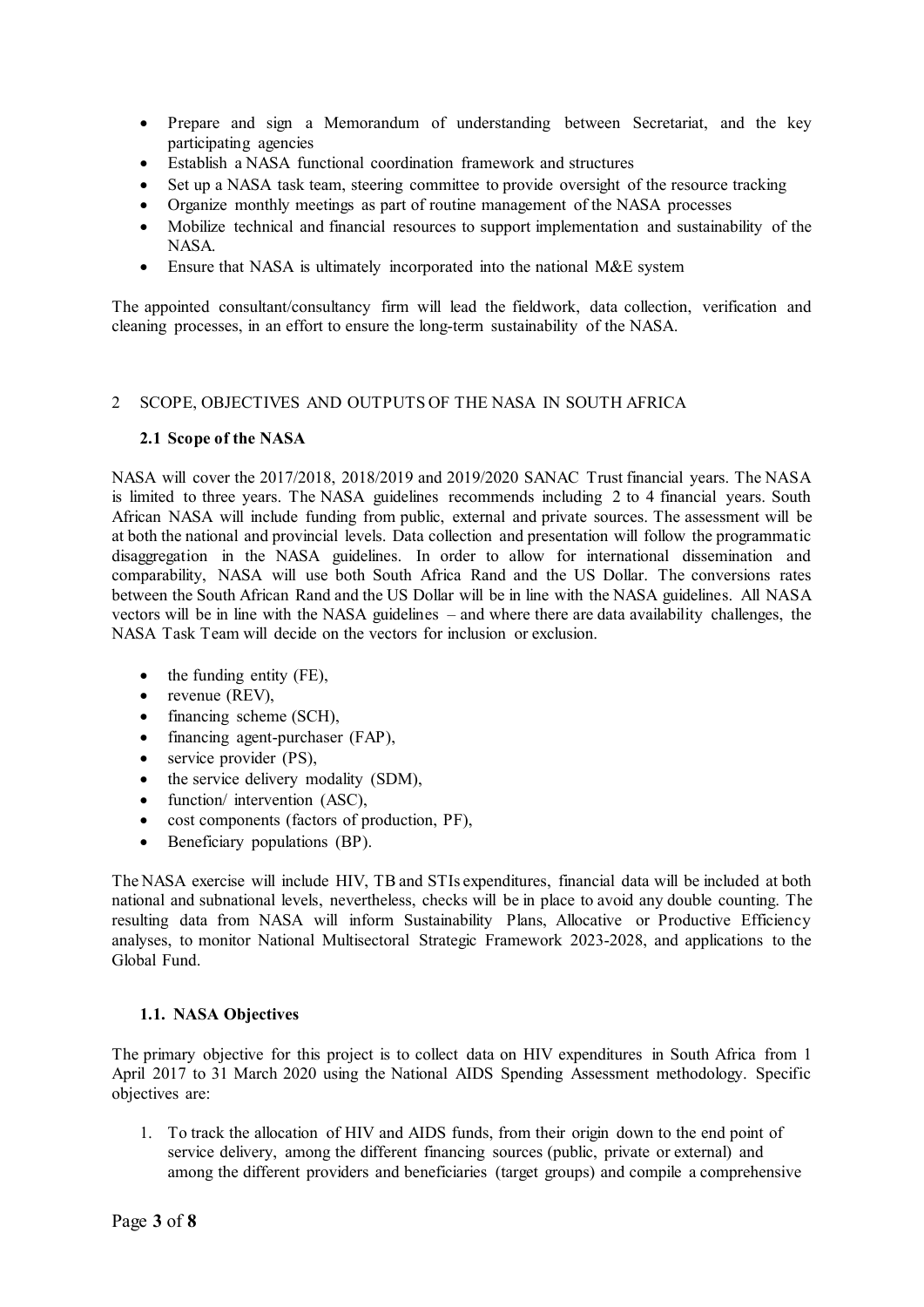National AIDS Spending Assessment (NASA) Report for the period 1 April 2017 to 31 March 2020.

- 2. To implement a methodology for systematic monitoring of HIV financial flows at national and provincial levels using the NASA methodology in South Africa;
- 3. To adapt the NASA methodology, classification and tools to the South African context, including central as well as subnational financing;
- 4. Build national level capacity for systematic monitoring of HIV/AIDS financing flows using the NASA methodology, with a view to a yearly, fully institutionalized NASA.
- 5. To conduct an HIV, TB and STIs spending assessment focusing on public and development partner (external) resources and including private (both for-profit and not-for-profit) entities known to be contributing to HIV activities.
- 6. To identify and measure the flow of resources for HIV by the funding entity (FE), revenue (REV), financing scheme (SCH), financing agent-purchaser (FAP), service provider (PS), the service delivery modality (SDM), function/ intervention (ASC), cost components (factors of production, PF) and beneficiary populations (BP).
- 7. To prepare a report of expenditure trends that will inform the development of Sustainability Plans, mid-term review of the National Multisectoral Strategic Plan 2023-2028, and Global Fund Application April 2022 to March 2025.

The NASA will answer the following questions:

- $\checkmark$  Who pays for HIV services in South Africa? Who pools funds? What funding schemes are used?
- $\checkmark$  Who purchases the HIV services?
- $\checkmark$  What mechanism (insurance) allows payment?
- $\checkmark$  Who are the providers of HIV services in South Africa?
- $\checkmark$  What HIV services are available, and what is the expenditure on these?
- $\checkmark$  Who are the beneficiaries of the HIV spending in South Africa?
- $\checkmark$  What are the key cost drivers, the production factors, of the HIV spending in South Africa?

#### 3 NASA METHODOLOGY AND PHASES

The NASA methodology, as promoted by UNAIDS, will take precedence, with primary collection of expenditure data from service providers and sources/agents of funding. Where expenditure data are missing, consideration of costing methods may take place to estimate the expenditure, for example, for the in-hospital treatment of opportunistic infections, or for the Department of Health costs incurred in delivering services with costs embedded in the primary health budget and not specifically labelled as HIV. The most logical estimation approach will apply, based on available data, but generally, the use of estimations will apply as little as possible.

NASA implementation will occur in the following three phases, with the key role-players and their roles, identified:

# **3.1 Planning, Mapping of Actors and Capacity Building**

- a) Undertake a mapping of all actors involved in the HIV, TB and STIs response in South Africa at national and provincial levels – The consultant/consultancy firm with technical assistance from SANAC.
- b) Training of lead agency, government officials, other relevant stakeholders and the local consultants on NASA principles and methodology –the consultant/consultancy firm.
- c) Review and adjust the NASA data collection tools –the consultant/consultancy firm.
- d) Plan for data collection (develop a plan) consultant/Consultancy firm.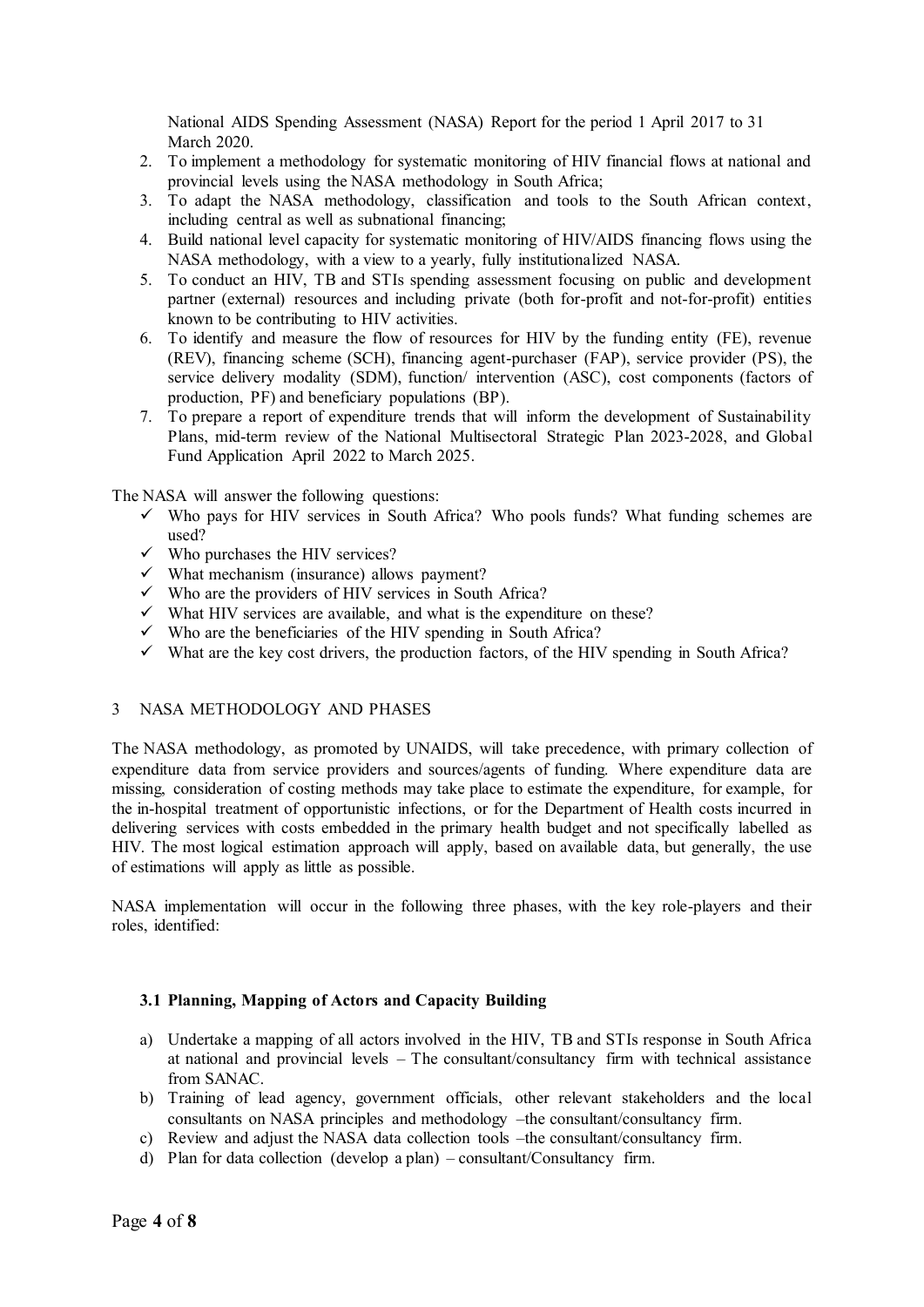# **3.2 Sampling, Data Collection and Quality Control**

The mapping of all actors, at national and provincial levels, will provide the sampling frame, from which the majority of respondents will be included, time and resources permitting. All the funding sources and agents shall be included, without sampling.

If a full survey of all service providers cannot be undertaken, then strata, to ensure adequate representation of the different levels and sizes of providers and the inclusion of approximately 80% of all the HIV expenditure in the country, by purposively sampling those with the largest portfolio of services and expenditure. SANAC must inform this selection process.

The NASA uses data collection tools for Sources, Agents and Service Providers through face-to-face interviews, which require greater financial and time resources.

The consultant/consultancy firm will lead and undertake the data collection to ensure the correct application of the tools and quality of the data collected.

## **Quality Control**

Data processing will occur in the field – the Consultant/Consultancy Firm will collect data, check, clean and validate the data before entry into the NASA Resource Tracking Tool (RTT). The field supervisors must check the capturing of all the transactions by all the data collectors. Tracing of the transactions occurs during data processing, by crosschecking the data collected from multiple sources, agents and providers. This process must carefully and methodically eliminate any potential double counting of resources and ensure that each transaction has all the vectors labeled correctly. The RTT control board indicates where there are discrepancies that need adjustment/fixing.

#### **3.3 Data Analysis, Validation and Report Writing**

This phase will focus on data entry, analysis, triangulation and report writing – the consultant/consultancy firm undertakes this process, with strict quality control and internal validity checks. The consultant/consultancy firm enters all data into MS Excel and then exports to the NASA RTT once triangulated and verified. The consultant/consultancy firm will undertake the analysis and prepare the presentation of the findings, in PowerPoint at first. SANAC will convene a stakeholder meeting to validate the preliminary findings, the consultant/consultancy firm will present the results with a clear explanation of the methods applied, estimations, assumptions, missing data and other limitations, including the interpretation and use of the results. Thereafter, the consultant/consultancy firm addresses any omissions or errors before the drafting of the technical report.

The consultant/consultancy firm submits the draft report to SANAC, and SANAC further shares the draft report with all relevant stakeholders for comments and suggestions. The proposed report structure is provided in the Annex 1 below, and the UNAIDS country support person, can review the draft report and provide feedback on any improvements required.

## **4 ROLES AND RESPONSIBILITIES**

The roles and responsibilities are as follows:

- $\checkmark$  The consultant/consultancy firm will provide overall project management and co-ordination, ensuring sound NASA principles, tools and processes are adhered to, **maintaining high quality of the data collection, cleaning, capturing and analysis**, providing quality control, trouble shooting and technical support, so as to ensure the sound delivery of the project.
- $\checkmark$  SANAC and/or the Steering Committee will provide guidance and oversight of the project, as well as support the in-country coordination. SANAC will be responsible for raising awareness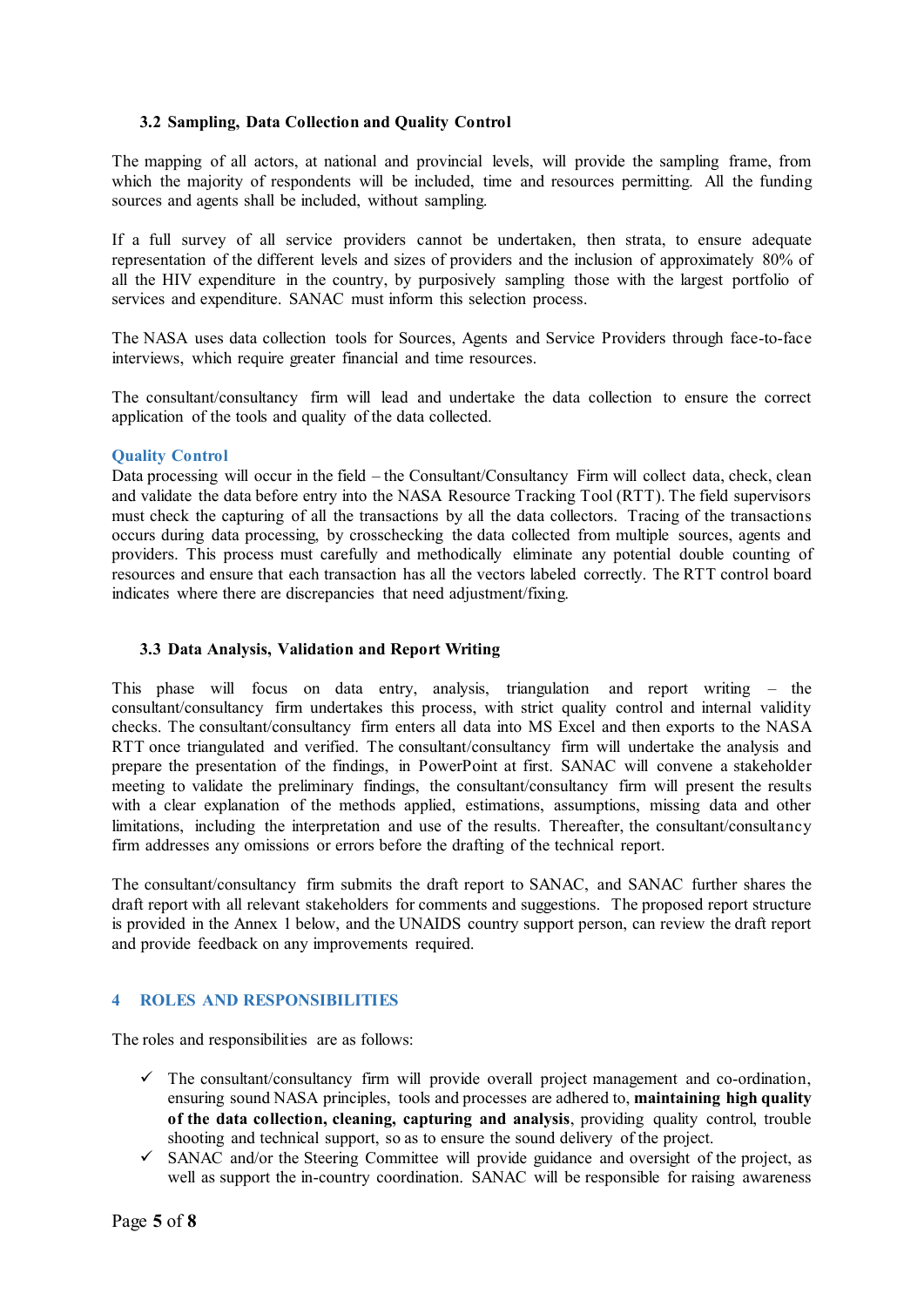of the project and data requirements, convening of the stakeholder meetings, providing letters of introduction and permissions for the data collectors, and encouraging all stakeholders to share their expenditure data in a timely manner.

 $\checkmark$  UNAIDS will provide in-country technical and logistical support, ensuring that the consultant delivers upon its contractual obligations, and providing suggestions for the selection of the local consultant/consultancy firm. UNAIDS NASA technical support person shall ensure standardization of the NASA application and quality control, as far as possible.

# **5 SKILLS AND EXPERIENCE OF THE LOCAL RESEARCH TEAM**

The research team should have the following expertise and experience.

#### **Consultant/Consultancy firm**:

A post graduate degree in Economics, Health Economics or Social Sciences with a proven track record in managing large research projects, ensuring sound research processes in data collection and analysis, preferably in the field of HIV/AIDS and with experience in applying the NASA approach.

Preferred Skills and Experience:

- Sound Knowledge of HIV/AIDS policy and service provision/ programmes / acronyms in South Africa;
- Experience in the NASA method, or the National Health Accounts (NHA/SHA) approach;
- $\triangleright$  Strong background in research methods and experience in the design, conduct, management and analysis of research and data collection processes;
- $\triangleright$  Experience in managing a team of data collectors for country-wide research products;
- $\triangleright$  Sound management, analysis, reporting and presentation skills;
- $\triangleright$  Excellent Excel skills.

Preferred Skills and Experience:

- $\triangleright$  Knowledge of HIV/AIDS policy and service provision/programmes in South Africa;
- **Understanding of basic economic and accounting terms and practices;**
- $\triangleright$  Experience in undertaking research data collection: setting up appointments, holding interviews, obtaining required data, cleaning and capturing the data correctly and comprehensively;
- $\triangleright$  Good working knowledge of Word and Excel;
- $\triangleright$  Capacity to work in a team, and report regularly to Team Leader.

## **6 KEY DELIVERABLES**

The Consultant/Consultancy Firm must deliver the following outputs:

- $\checkmark$  Inception report summarizing the consultant's approach, capacity building approach, quality control and supervision/ checklist, work plan.
- $\checkmark$  Map (database) of key actors in the HIV response, with contact persons and details.
- $\checkmark$  Data collection plan teams, times, appointments record, etc.
- $\checkmark$  Final data collection forms (if using hard copies).
- $\checkmark$  Monthly update reports e.g. status database, highlighting key challenges, including who need what.
- $\checkmark$  Completed hard copy data collection tools, filed by source, agent and provider, and in alphabetical order by name – if the team is using hard copy questionnaires.
- $\checkmark$  Data cleaned and captured in the excel data consolidation tool submitted weekly to Contact Person at SANAC
- $\checkmark$  Preliminary results slide deck/ Power Point version.
- $\checkmark$  Validation meeting report with key changes identified/ required.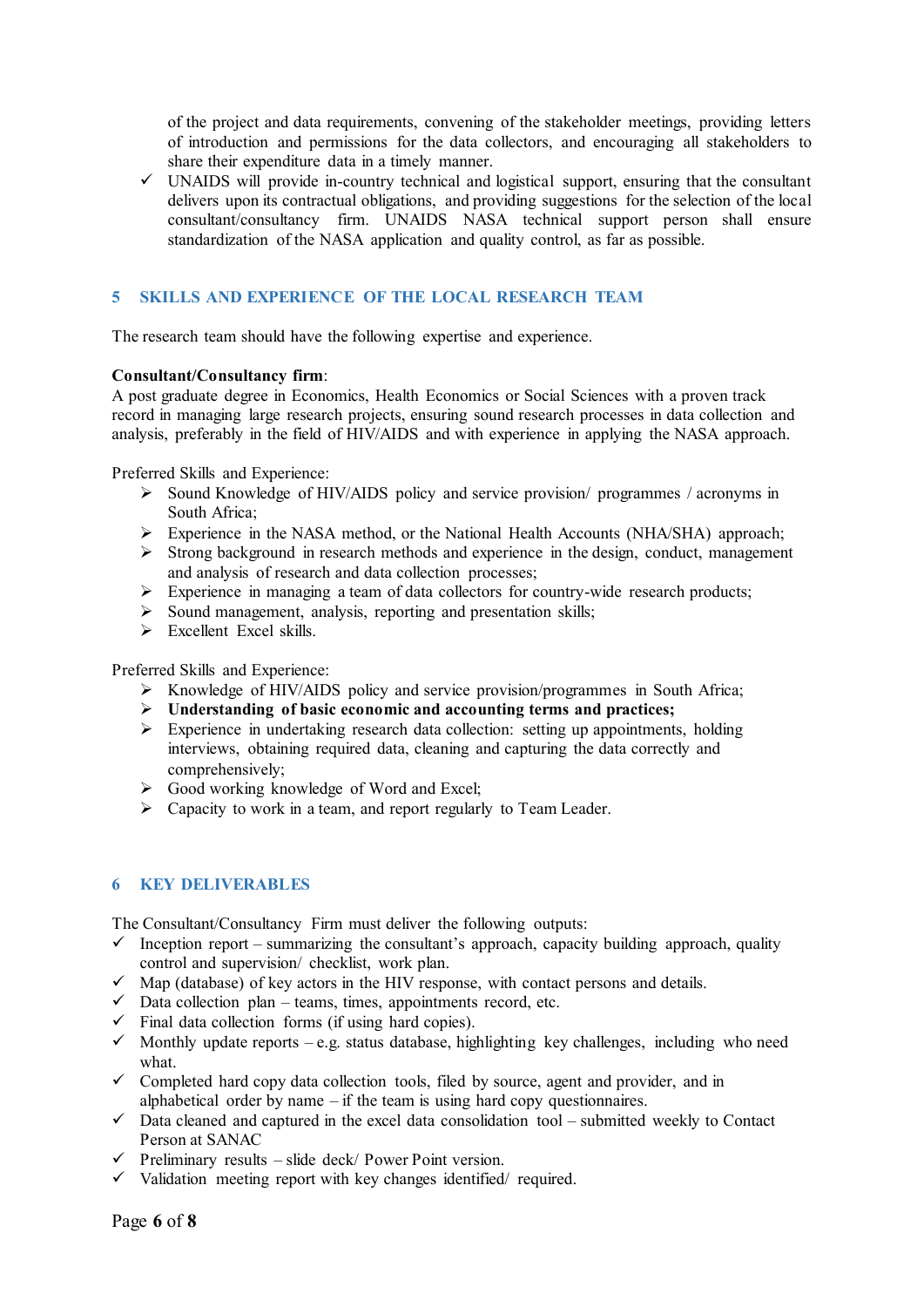- Draft NASA report.
- $\checkmark$  Record of reviewers' comments / changes undertaken.
- $\checkmark$  Final NASA report according to suggested report outline (annex), with adequate detail of methods, estimations, quality of data & limitations, findings (answering all the research questions), narrative/ analysis / interpretation, recommendations for further assessment and for steps towards institutionalization, appendices (including all respondents and those who did not respondents).
- $\checkmark$  All NASA matrices (or core minimum, as per report outline).
- $\checkmark$  The completed and cleaned NASA data consolidation tool.
- $\checkmark$  Soft copies of all files used during data collection and data process.
- $\checkmark$  The final, complete, cleaned, correct RTT 'project' file and excel data consolidation file with every transaction.
- $\checkmark$  The complete Global AIDS Monitoring (GAM) financial matrix.
- $\checkmark$  Dissemination plan including steps to incorporate the NASA findings into relevant documents and processes, such as the NSP mid-term review, the sustainable financing plan, the investment case update, resource mobilization strategies, etc.

# 7. **TIMEFRAMES**

The proposed timeframes for the assessment is 5 months starting from October 2020 to February 2021.

## 8. CONTACT PERSONS

#### **Any queries on the ToRs should be send to:**

Supply and Chain Management queries to Mr Andries Mokgele; Andries @sanac.org.za and any technical queries to Mrs Billia Luwaca at [billia@sanac.org.za](mailto:billia@sanac.org.za)